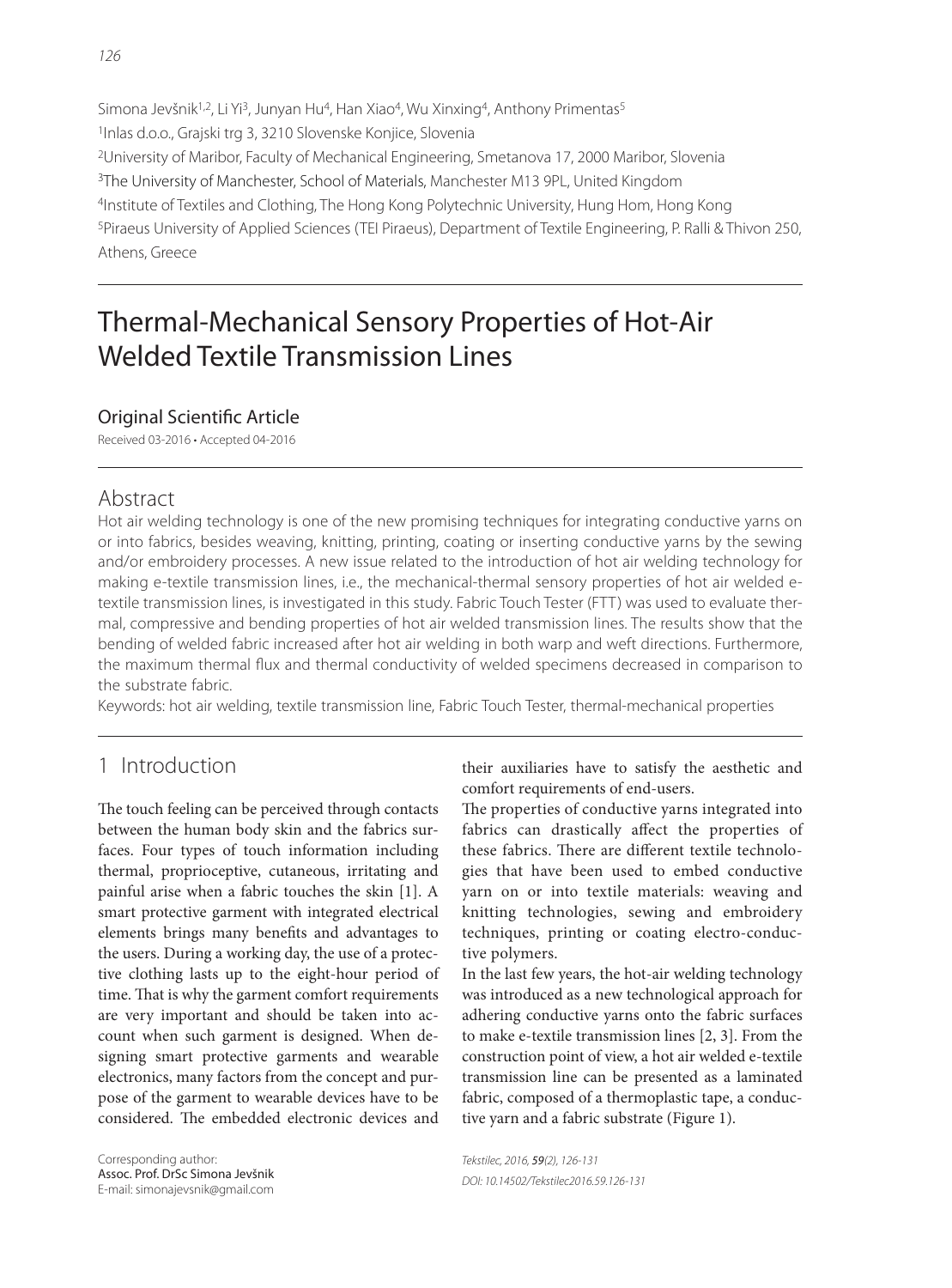

Figure 1: Presentation of a hot air welded e-textile transmission line

The quality of an e-textile welded transmission line depends on the welding parameters settings. The bond strength between a thermoplastic tape and a substrate fabric should be evaluated, followed by the testing of electrical properties such as the conductivity and the signal transmission loss of the welded conductive yarn  $[2, 3]$ . The hot air welded transmission line must fulfil the following requirements:

- welded joint bond strength >10 N,
- smooth and wrinkleless surface of the welded area,
- no significant disturbance of the welded surface due to the conductive yarn thickness,
- stable conductivity and signal transmission of conductive yarns.

The aforementioned requirements can be met by proper adjustment of the hot-air welding parameters regarding the selected type of the substrate fabric, thermoplastic welding tape and conductive yarns, as well as the type of the hot-air welding machine used.

Additionally, the integrated welded textile transmission lines influence both the aesthetic and the comfort issues of the garment.

The results of previous experimental works  $[3, 4]$ show that the hot-air welding parameters such as air

temperature and pressure, rollers velocity and pressure between rollers have not any significant influence on mechanical stresses of the conductive yarns during the process. On the contrary, these parameters have affected drastically the comfort quality of the welded joint as well as the welded area visual appearance. Furthermore, the bending rigidity of the embedded transmission lines depends significantly on the welding parameters, the thermoplastic welding tape properties and the type of conductive yarns. Moreover, it has been shown that the constructed transmission lines have also adequate electrical properties at certain combinations of welding parameters [2, 3].

In this study, the mechanical-thermal sensory properties of hot air welded e-textile transmission lines are investigated.

# 2 Experimental

In this research work the combinations of two conductive yarns (Table 1) and two welding tapes produced by Bemis company (Table 2) were used and embedded on a substrate laminated fabric. The latter, consisting of a 100% polyester woven fabric laminated by water- and windproof Sympatex® membrane, had a mass of  $186 \text{ gm}^{-2}$ . The purpose of the membrane and the waterproof welding tape was: (i) to protect the conductive yarn from both body moisture and environmental humidity, (ii) to provide maximum insulation and (iii) ensure uninterrupted electrical transmission line functionality during garment wearing.

| Yarn           | Raw<br>material            | Weight<br>$\left[\text{gm}^{-1}\right]$ | Diameter<br>$[\mu m]$ | Count<br>[dtex] | Yarn<br>twist<br>$[tm^{-1}]$ | Linear<br>resistance<br>$[\Omega m^{-1}]$ | Image |
|----------------|----------------------------|-----------------------------------------|-----------------------|-----------------|------------------------------|-------------------------------------------|-------|
|                | 100%<br>stainless<br>steel | 0.19                                    | 464                   | 90 fx2          | 207                          | $<$ 35                                    |       |
| $\mathfrak{D}$ |                            | 0.82                                    | 632                   | 275 fx3         | 224                          | <12                                       |       |

Table 1: Conductive yarns characteristics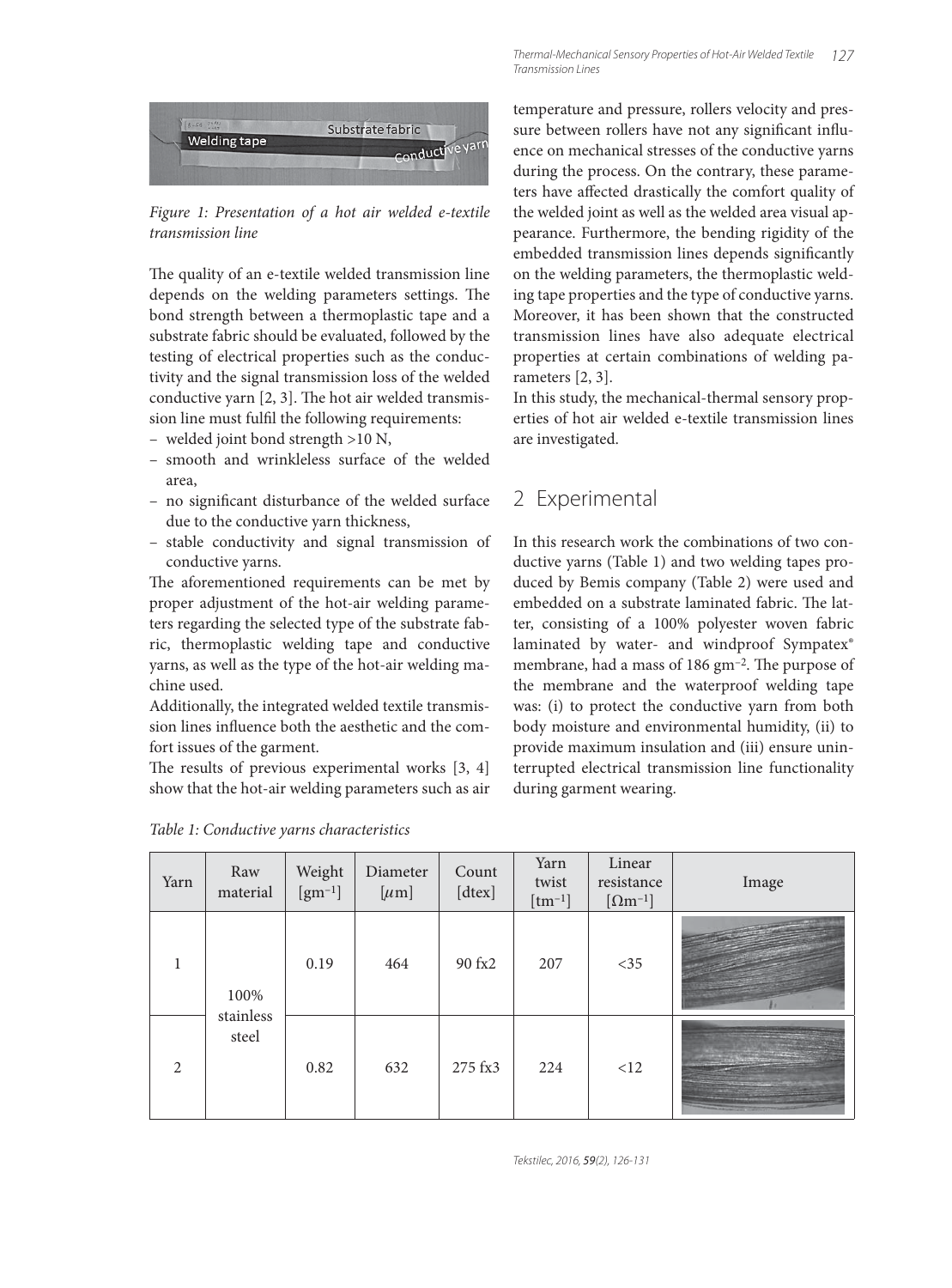| Sample code          | WT1                                                     | WT <sub>2</sub>      |  |
|----------------------|---------------------------------------------------------|----------------------|--|
|                      | Soft type designed for light weight fabrics where soft  | Designed special for |  |
| Features             | hand and minimal tape lines are desired. It can be      | 3-layer waterproof   |  |
|                      | applied to heat sensitive fabrics using low temperature | fabrics              |  |
| Number of layers     | 2                                                       | 3                    |  |
| Softening point [°C] | 105                                                     | 95                   |  |
| Ambient temperature  |                                                         |                      |  |
| for welding $[°C]$   | $40 - 60$                                               | $40 - 80$            |  |
| Washability [°C]     | Excellent up to 40                                      | Excellent up to 40   |  |

Table 2: Welding tape characteristics and recommended welding parameters

For the welding process, H&H AI-001 hot-air welding machine was used. The selected values of the machine parameters were in accordance with the recommended welding tape specifications, i.e., hot air temperature 550 °C (recommended 550-700 °C), air pressure of 0.58 bar and roller pressure of 3.92 bar. The roller velocity was 5 m.min<sup>-1</sup> (recommended 4.0–7.0 m.min–1).



imental work is presented. Figure 2: Experimental plan

|    | Description                              | Abbreviation | Unit                              | Usual interpretations                                                |  |
|----|------------------------------------------|--------------|-----------------------------------|----------------------------------------------------------------------|--|
| 1  | Bending Average Rigidity                 | <b>BAR</b>   | gf.mm.rad <sup>-1</sup>           | Forces needed to bend per radian                                     |  |
| 2  | <b>Bending Work</b>                      | <b>BW</b>    | gf.mm.rad                         | Works needed to bend the specimen                                    |  |
| 3  | Thickness                                | T            | mm                                | Normal load on gf/cm <sup>2</sup>                                    |  |
| 4  | Compression Work                         | CW           | gf.mm                             | Works needed to compress the specimen                                |  |
| 5  | <b>Compression Recovery</b><br>Rate      | <b>CRR</b>   | nul (gf.mm.<br>$gf^{-1}.mm^{-1})$ | Thickness changes after compressed                                   |  |
| 6  | Compression Average<br>Rigidity          | <b>CAR</b>   | $gf.$ mm <sup>-3</sup>            | Forces needed to compress per mm                                     |  |
| 7  | Recovery Average Rigidity                | RAR          | $gf.$ mm <sup>-3</sup>            | Forces reflected when recovery per mm                                |  |
| 8  | Surface Friction<br>Coefficient          | <b>SFC</b>   | nul $(gf.gf^{-1})$                | Friction coefficient on surface                                      |  |
| 9  | Surface Roughness<br>Amplitude           | <b>SRA</b>   | $\mu$ m                           | Roughness irregular wave amplitude                                   |  |
| 10 | Surface Roughness<br>Wavelength          | <b>SRW</b>   | mm                                | Roughness irregular wave wavelength                                  |  |
| 11 | Thermal Conductivity<br>when Compression | <b>TCC</b>   | $W.m^{-1}.C^{-1}$                 | Energy transmitted per degree per mm<br>when compresses the specimen |  |
| 12 | Thermal Conductivity<br>when Recovery    | <b>TCR</b>   | $W.m^{-1}.C^{-1}$                 | Energy transmitted per degree per mm<br>when the specimen recovers   |  |
| 13 | Thermal Maximum Flux                     | Omax         | $W$ mm <sup>-2</sup>              | Maximum energy transmitted during<br>compression                     |  |

#### Table 3: Measuring parameters using FTT tester [6]

In Figures 2 and 3 the design structure of the exper-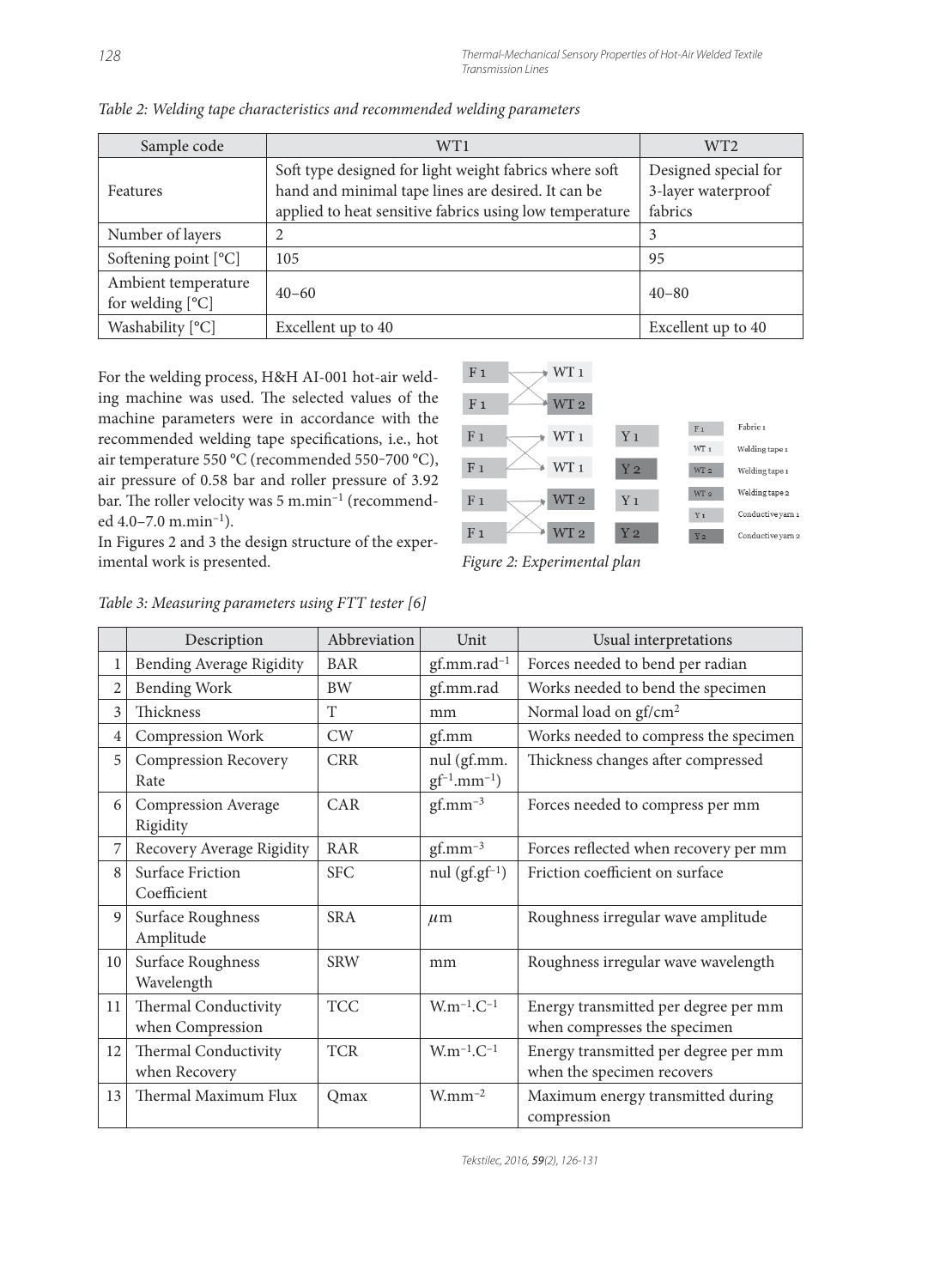

Figure 3: Specimens arrangement

The thermal properties of the fabric specimens were evaluated by Fabric Touch Tester (FTT) [5] through the conducted measurements of the mechanical-thermal sensory properties such as fabric thickness, compression, bending, surface friction and roughness made on the same device. All tests were carried out under standard laboratory environmental conditions (20 $^{\circ}$ C and 65% RH). The fabric sample was cut in the shape of letter "L" on two sides [6] as shown in Figure 2. The fabric faceside was tested first, the testing of its back-side followed. FTT enabled the measurement of all fabric properties with one simple test within the duration of 2–3 minutes, and provided within one measurement 13 parameters that are presented in Table 3.

The parameters BAR, BW, SFC, SRA and SRW are defined into warp and weft directions [5].

## 3 Results and discussion

The specimens were tested on both face and back sides in warp and weft directions. The results in a graphic mode present the influence of welding tapes and conductive yarns on bending properties (Figure 4), thickness (Figure 5), compression work (Figure 6), thermal conductivity during compression and recovery (Figure 7) and maximum thermal flux (Figure 8). Due to the peculiar construction of the welded areas of the specimens, their roughness and friction properties could not be properly measured

by roughness sensor and evaluated by using FTT, therefore, other testing methods should be used for this purpose.

The bending rigidity of the welded textile transmission lines was evaluated on the face and back sides in warp and weft directions. The influence of welding tapes and conductive yarns on the bending rigidity of the welded specimens was confirmed by previous research achievements  $[2-4]$ . Both the welding tapes and the conductive yarns increased the bending rigidity of welded transmission lines.

The highest value of the bending rigidity was obtained by the combination of a three-layered welding tape (WT2, Table 2) and the thicker conductive yarn (Y2, Table 1), leading to the conclusion that the bending rigidity depends on the number of layers of welding tapes and the thickness of conductive yarn. The bending rigidity of the fabric in warp direction was higher than in weft direction irrespectively of the fabric side. Furthermore, the thickness of the welded specimens depends on four factors, i.e., the welding tape and conductive yarn thicknesses, the applied pressure and the temperature during the welding process.

The heat transfer between fabrics and human skin gives the feeling of thermal comfort. Considering the effect of the specimen thickness, the thermal conductivity during compression (TCC) and recovery (TCR) presents a warm-cool feeling of fabrics. The results presented in Figure 7 show that hot-air welded specimens having thicker welding tape have higher warm-cool feeling in comparison to the substrate fabric. It is clearly evident that the fabrics after welding exhibit almost constant thermal conductivity during compression and recovery irrespectively of the conductive yarn thickness. Another index, named "thermal maximum flux", is defined as the maximum thermal flux during the measurement process. In general, the hot air welded transmission lines exhibited lower maximum thermal flux than the substrate fabric (Figure 8), even though the differences are small. This confirms the fact that the hot air welding process and the used components for making textile transmission lines do not affect significantly the heat absorption by the substrate fabric.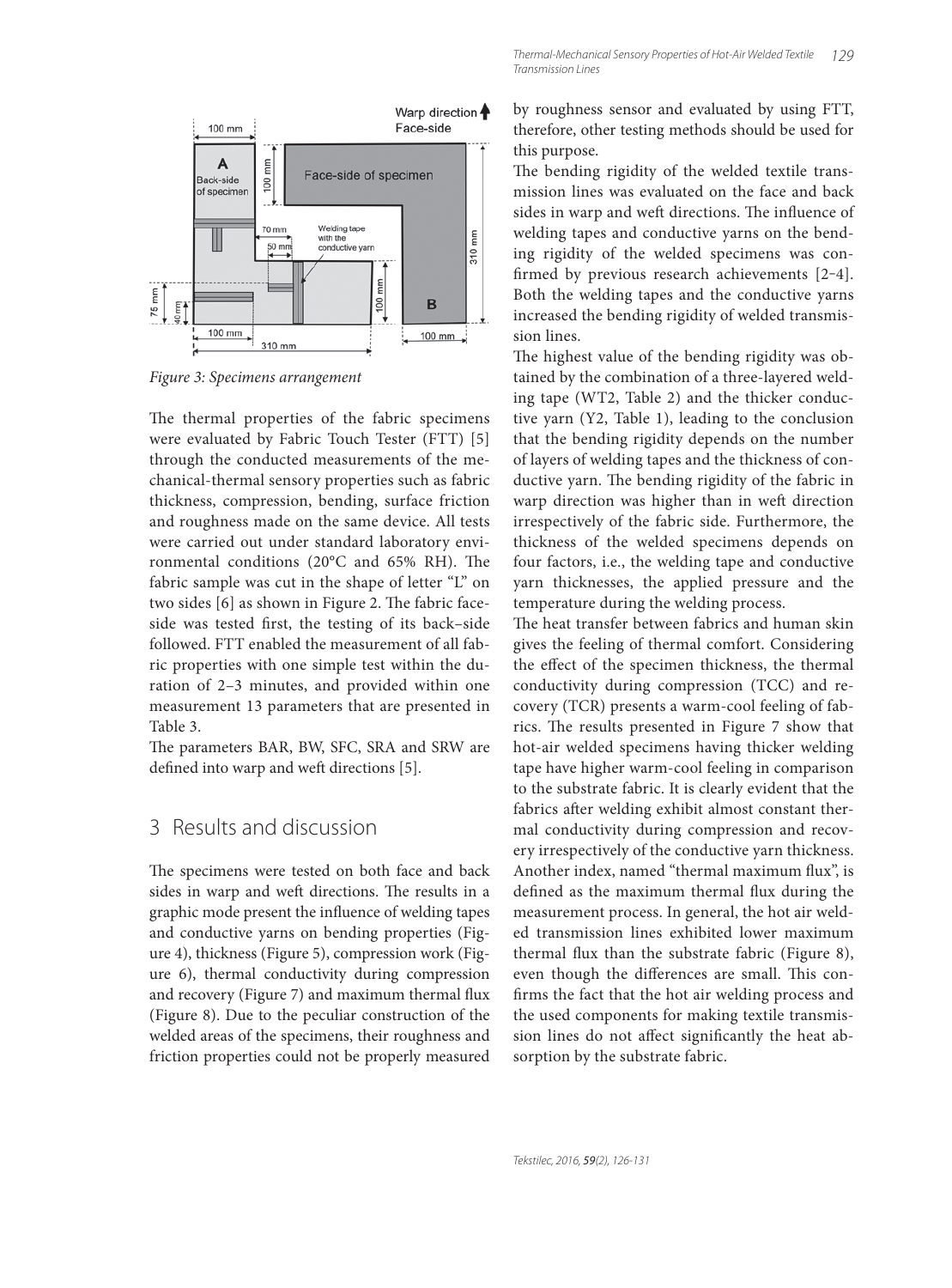Thermal-Mechanical Sensory Properties of Hot-Air Welded Textile Transmission Lines





Influence of conductive yarn Y1





Influence of conductive yarn Y2

50.00

Figure 6: Compression work

60.00



Figure 4: Bending rigidity of welded specimens with and without conductive yarns



- F face-side of specimen
- B back-side of specimen
- 1 Warp direction
- 2 Weft direction

Figure 7: Thermal conductivity during compression (TCC) and recovery (TCR)

Tekstilec, 2016, 59(2), 126-131

Bending rigidity, gf.mm.rad–1

Bending rigidity, gf.mm.rad<sup>-1</sup>

400.00 350.00 300.00 250.00 200.00 150.00 100.00 50.00 0.00

 $\mathcal{L}^{\otimes}$